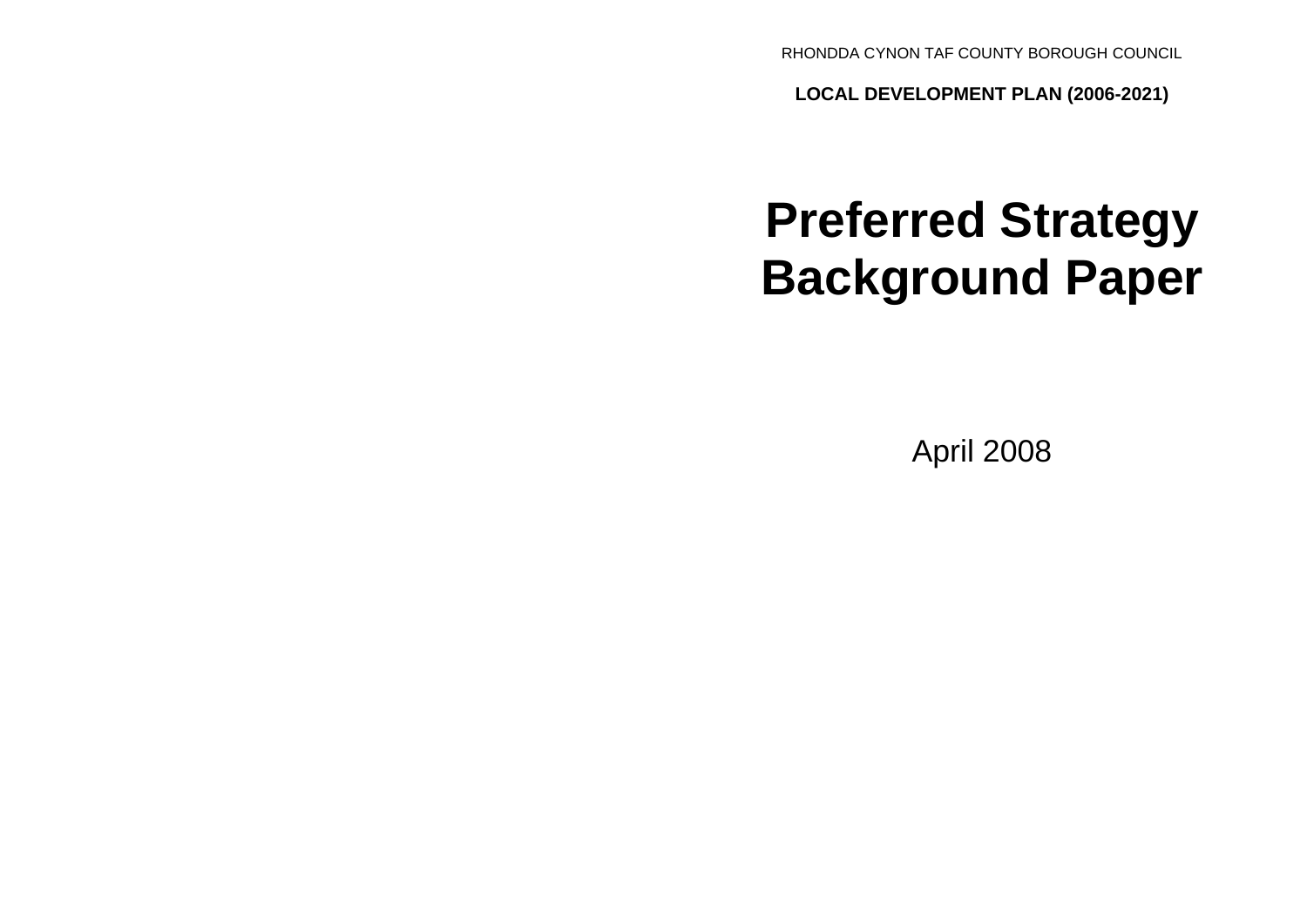## **Contents**

|                                             | Page    |
|---------------------------------------------|---------|
| Introduction                                | 1       |
| <b>National and Regional Policy Context</b> | 1       |
| <b>Local Policy Context</b>                 | 6       |
| <b>Preferred Strategy</b>                   | 6       |
| Draft Local Development Plan Policy         | $12 \,$ |
| <b>Further Advice</b>                       | 16      |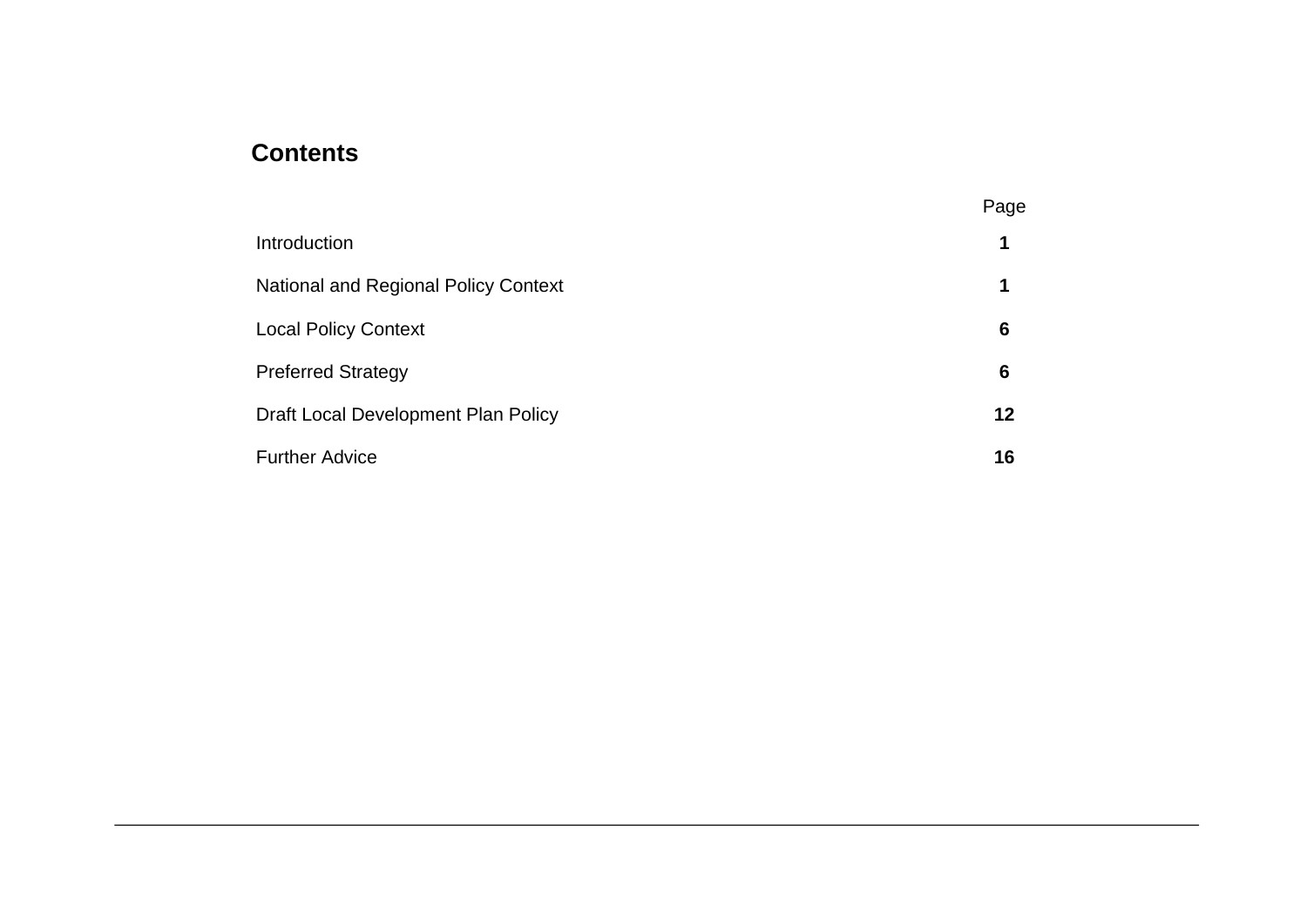## **BACKGROUND**

In January 2007 the Council issued for public consultation the Local Development Plan: Preferred Strategy. The Strategy was the first stage of the new statutory local development plan (LDP).

The next stage in the plan making process is the production of a deposit draft LDP. In order to ensure the soundness of the emerging LDP and transparency in the plan making process, the Council has produced a series of topic papers.

The topic papers address the main area of policy to be considered in the LDP. **It should be stressed that these papers are a starting point for policy development, through the sustainability appraisal process and as the Council's evidence base develops, emerging LDP policy will evolve and be refined.**

## **1. INTRODUCTION**

The LDP Core Strategy will provide a robust land use framework for Rhondda Cynon Taf. The core strategy will seek to ameliorate the social, economic and environmental issues facing the County Borough and maximise the opportunities for sustainable regeneration. The strategy will build a sustainable and realistic land use framework which balances need with opportunity.

In order to do this the topic paper will outline:

- **The current and emerging policy context** for Core Strategy, including a explanation of national, regional and local policy;
- **Response to the Representations** received to the strategy outlined in the LDP: Preferred Strategy, and
- **Draft LDP Policy,** which outlines a core strategy amended in light of the changes to the policy context and the representations.

## **2. NATIONAL AND REGIONAL POLICY CONTEXT**

The Welsh Assembly Government published strategies, legislation, Planning Policy Guidance, Circulars and statements that the Council takes into account in preparing a local development plan. Key Assembly Government strategies include:

## **Environment Strategy for Wales (2006)**

The Environment Strategy for Wales outlines the Welsh Assembly Government's long-term strategy for the environment of Wales, setting out the strategic direction for the next 20 years.

The purpose of the Strategy is to provide the framework within which to achieve an environment which is clean, healthy, biologically diverse and valued by the people of Wales. The Welsh Assembly Government wants to see the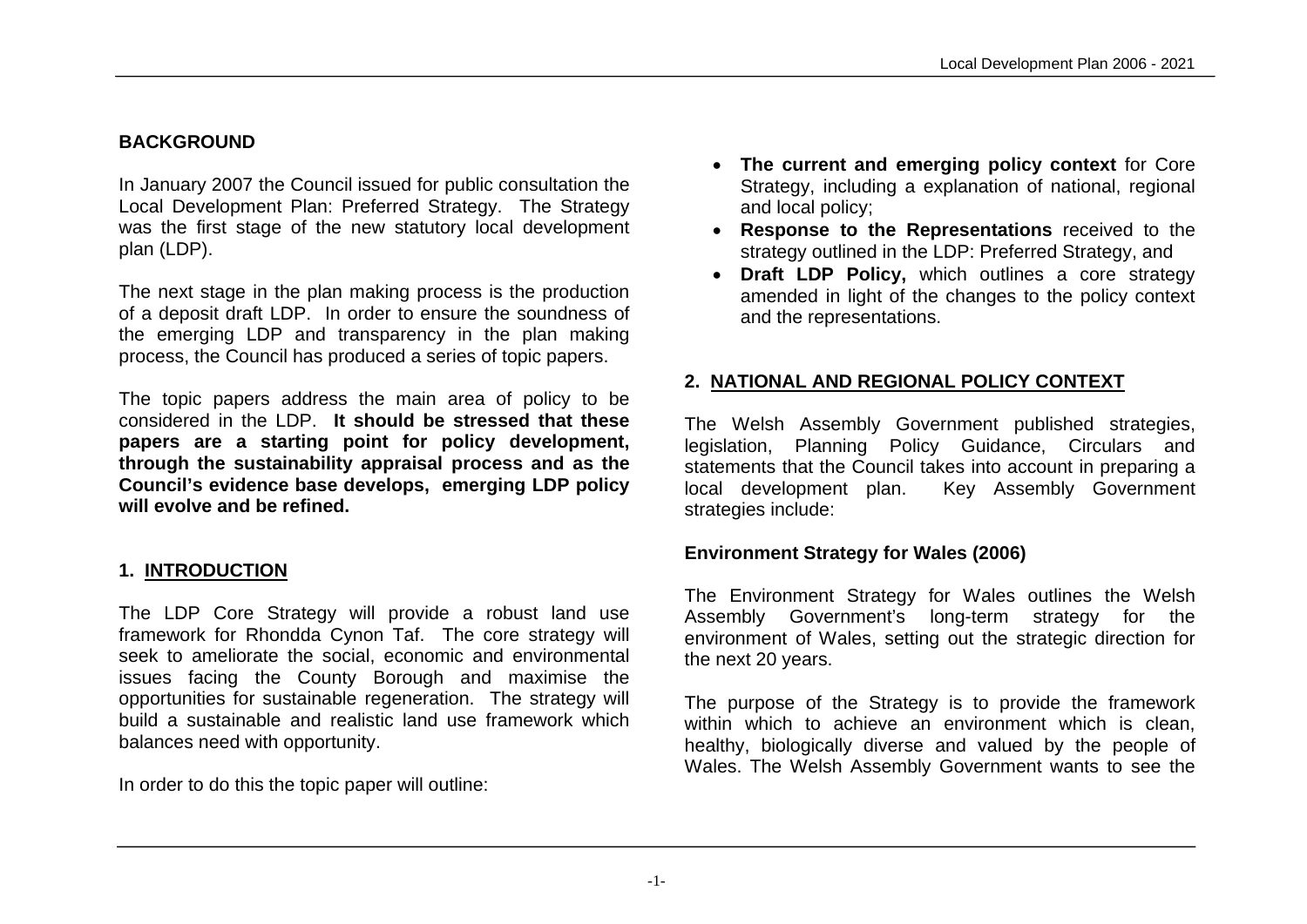Welsh environment thriving and contributing to the economic and social wellbeing and health of all of the people of Wales.

## *People, Places, Futures – The Wales Spatial Plan (2004)*

The Wales Spatial Plan, provides a framework for the future spatial development of Wales. Rhondda Cynon Taf along with the neighbouring authorities of Cardiff, Bridgend, Merthyr Tydfil, Caerphilly and the Vale of Glamorgan has been identified as part of the South East – Capital Network Zone. The vision for the Capital Network is:

*"An innovative skilled area offering a high quality of life – international yet distinctively Welsh. It will compete internationally be increasing its global viability through stronger links between the Valleys and the coast and the UK and Europe, helping spread prosperity within the area and benefiting other parts of Wales".*

The strategy for the Capital Network is :

- To strengthen and reintegrate the existing system of towns and cities within South East Wales so that the area functions as a coherent urban network, and can compete internationally. Integrated transport is crucial to this; and
- To work with our partners to develop an ambitious programme of joined up regeneration action along the Heads of the Valley corridor which will complement the upgrade of the A465. The aim of this will be to improve quality of life, retain and attract residents and

increase prosperity of the whole area focusing initially in unlocking the potential of Merthyr Tydfil and Ebbw Vale.

The Consultation draft **Wales Spatial Plan Update 2008: People, Places, Futures** sets out a vision for how each part of Wales should develop economically, socially and environmentally over the next 20 years. The document further develops the concept of a Capital Network and provides a more detailed context for the development of the Rhondda Cynon Taf LDP. The Wales Spatial Plan proposes that distinct approaches for the three areas that make up the Capital Network Region. The three areas are:

- City / Coast
- Heads of the Valleys Plus, and
- Connections Corridor

Rhondda Cynon Taf is within the Heads of the Valleys Plus and Connections Corridor.

The Spatial Plan Update identifies 14 hub settlements which it sees as vital to the success of the city-region. Included, are the Rhondda Cynon Taf settlements of Aberdare, Pontypridd and Llantrisant.

In addition to the strategy areas and hub settlements the document also identifies 3 Strategic Opportunity Areas (SOA). The SOAs are centred around:

- The Heads of the Valley Road (A465);
- Llantrisant and North West Cardiff, and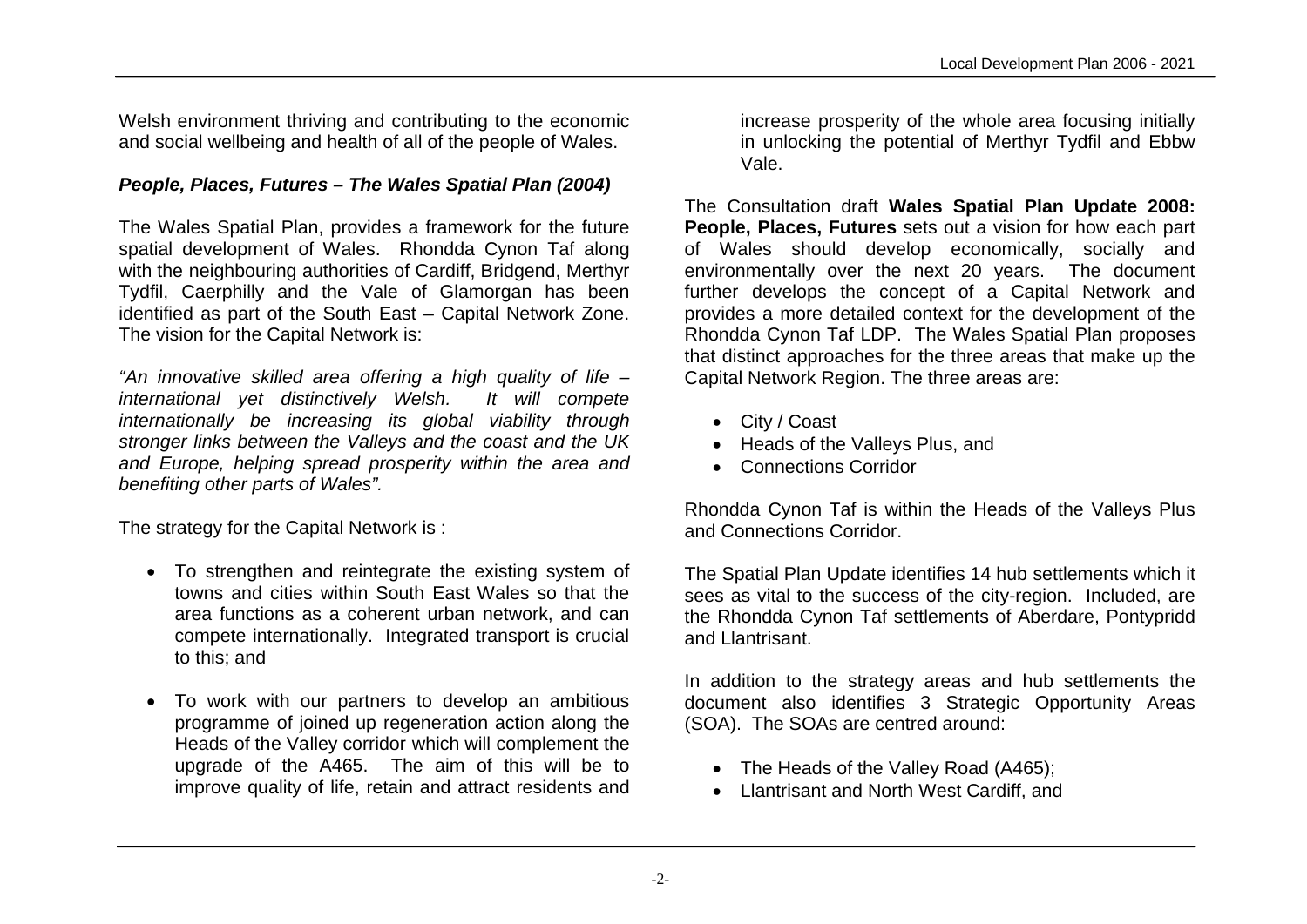• St Athan in the Vale of Glamorgan

SOAs offer the potential for development to take place in a sustainable way which will benefit the region as a whole. The strategic location of Rhondda Cynon Taf means that the County Borough has a crucial role to play in the development of all of the SOAs.

## **Wales: A Vibrant Economy (Consultation Document)**

Wales: A Vibrant Economy is the Assembly Government's Strategic Framework for Economic Development. It sets out a vision of a vibrant Welsh economy delivering strong and sustainable economic growth by providing opportunities for all. The delivery of this vision is built around Wales' core strengths: an increasingly skilled, innovative and entrepreneurial workforce; an advanced technology and knowledge base; strong communities; a stunning natural environment and an exceptional quality of life.

#### **NATIONAL PLANNING POLICY**

National policy guidance in respect of land use planning is contained in a range of policy documents, statements, and advice notes. Of particular significance are the following:

#### **Planning Policy Wales (2002)**

The Welsh Assembly Governments planning policy is embodied in Planning Policy Wales (2002). The guidance is Planning Policy Wales has been amended a series of Ministerial Interim Planning Policy Statements (MIPPS) on the following subjects:

- Planning for Renewable Energy (01/2005),
- Planning for Retailing and Town Centres (02/2005).
- Housing (01/2006) and
- Planning for Good Design (01/2008).

Draft MIPPS on Planning for Health and Well Being and Climate Change have also been subject to consultation..

The Planning Policy Wales Companion Guide (2006) relates the guidance to the LDP system, identifying clear statements of national policy that should only be repeated in where local circumstance require.

Further supplementary guidance in relation to a number of topic areas are contained in the following Technical Advice Notes (TANs).

#### **REGIONAL POLICY CONTEXT**

#### **Turning Heads – A Strategy for the Heads of the Valleys 2020 (June 2006)**

Turning Heads – A Strategy for the Heads of the Valleys 2020 as the name suggests, outlines a strategy for regenerating the northern Valley areas of South East Wales. In Rhondda Cynon Taf the strategy area includes Treorchy, Treherbert, Ferndale, Mountain Ash and Aberdare. The objectives of the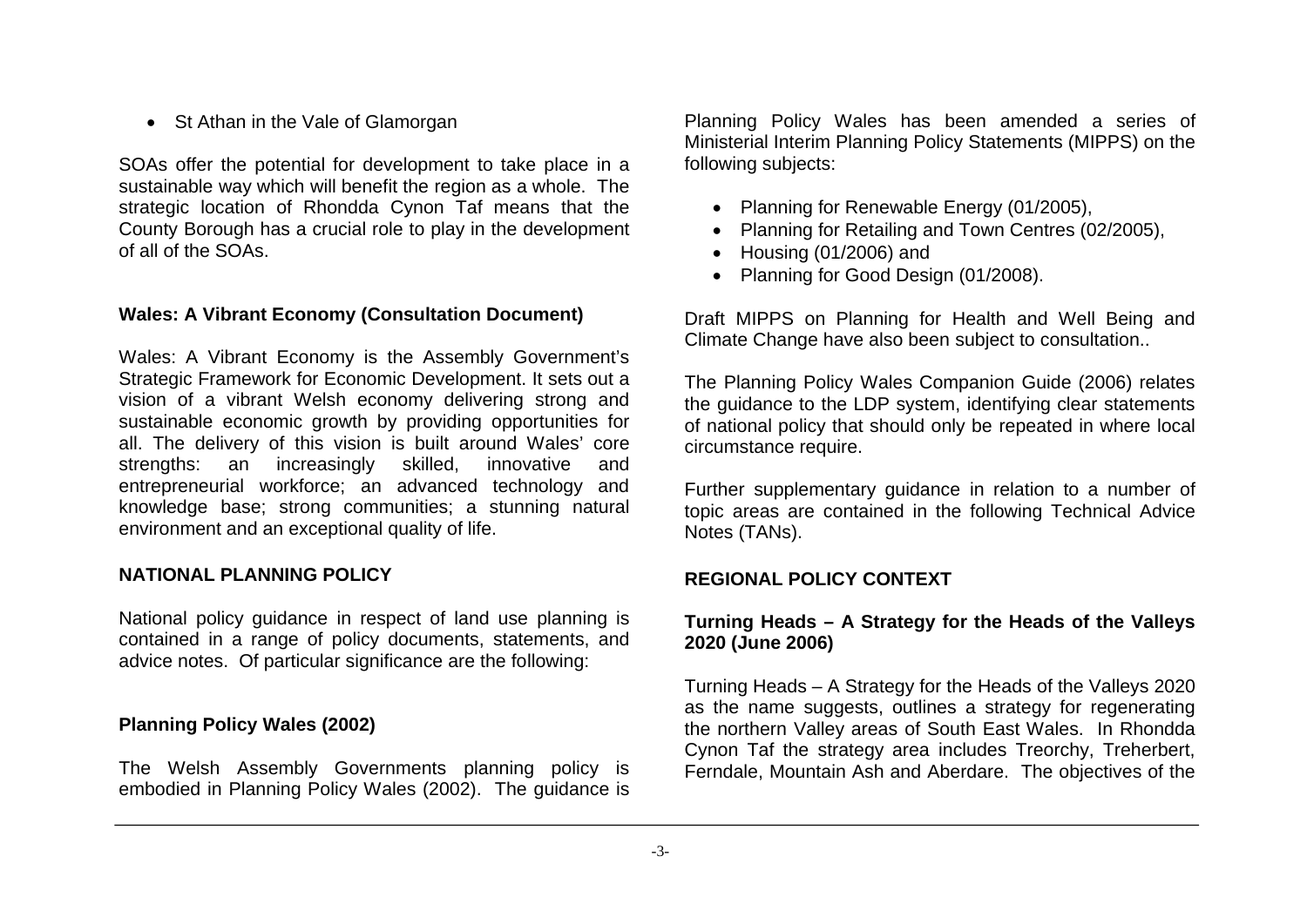programme reflect those of the Wales Spatial Plan in seeking to ensure:

- An attractive and well used natural, historic and built environment;
- A vibrant economic landscape offering new opportunities;
- A well educated, skilled and healthier population;
- An appealing and coherent tourism and leisure experience, and
- Public confidence in a shared bright future

Funding under these priority themes has and will continue to result in significant investment in Rhondda Cynon Taf. During 2006 the Gateways and Greenways project resulted in environmental enhancement work being undertaken along the Cynon Valley River Park. In 2007 work began on the implementation of the Ferndale Regeneration Strategy. Once complete the strategy will result in townscape and public realm improvements.

The focus on the heads of the Valley area will provide will provide an excellent opportunity for the development of the northern valley area of Rhondda Cynon Taf. The dualling of the A465 in particular will significantly improve communication links to West Wales and England.

## **Consultation Draft: Regional Waste Plan: 1st Review**

The Regional Waste Plan provides a long-term strategic waste management strategy and land-use planning framework for the sustainable management of waste and recovery of resources in South East Wales.. The aims of the RWP 1st Review are:

- To minimise adverse impacts on the environment and human health.
- To minimise adverse social and economic impacts and maximise social and economic opportunities.
- To meet the needs of communities and businesses.
- To accord with the legislative requirements, targets, principles and policies set by the European and national legislation and policy framework.

The RWP 1st Review comprises two main elements –

- The RWP Technology Strategy which provides strategic information on the types of waste management / resource recovery facilities required in South East Wales; and
- The RWP Spatial Strategy, which provides strategic information on the types of locations likely to be acceptable.

These two elements have been developed through different processes; they tackle different issues and have been presented separately. The RWP 1st Review does not bring the two elements together in order to identify which technologies should be located at which site or in which Area of Search. The process of combining the two elements is a policy making exercise which can only be undertaken at the local level though the Local Development Plan preparation process.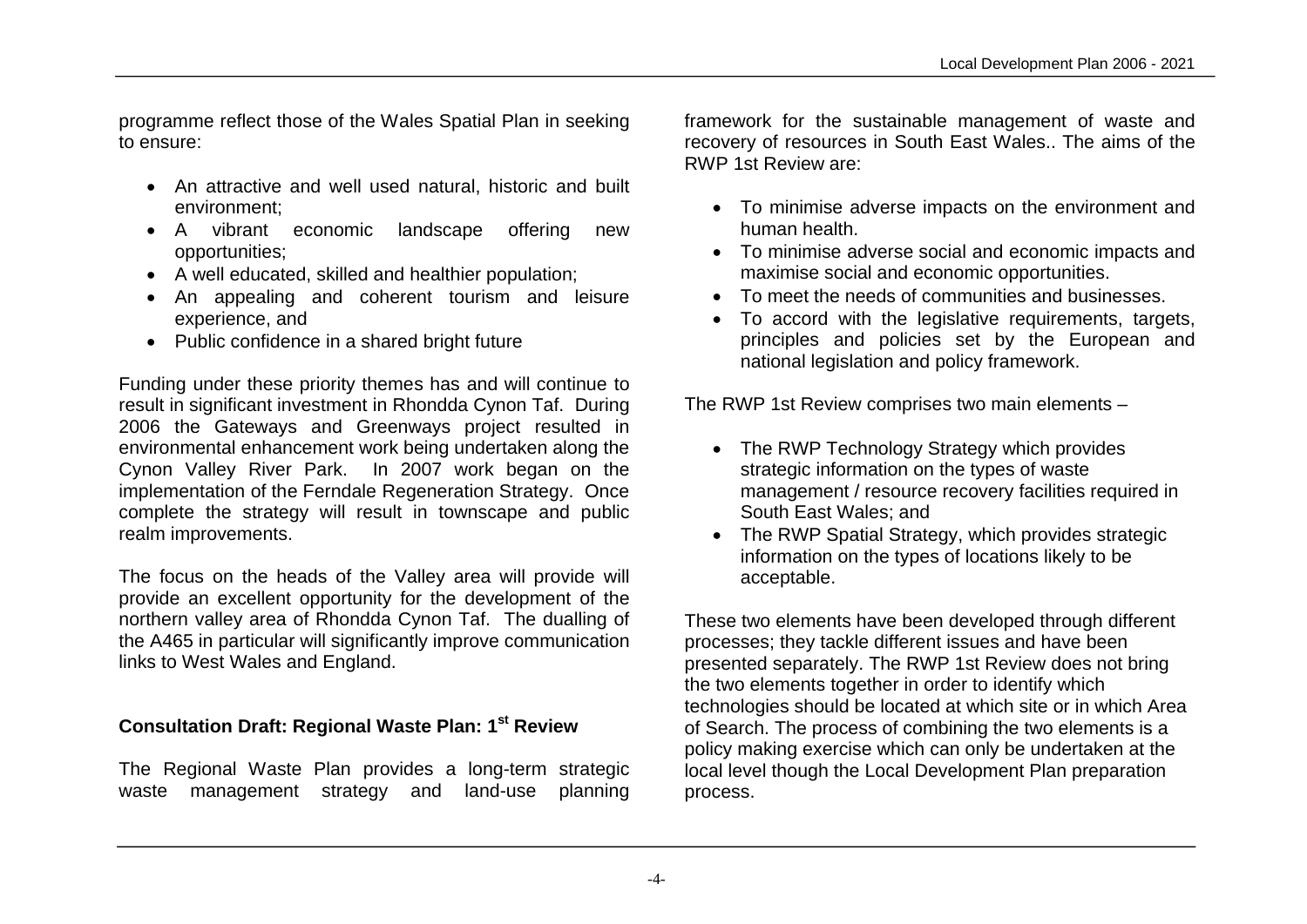The RWP 1<sup>st</sup> review was subject to public consultation during 2007. The final version of the document is expected to be published in 2008.

#### **Draft Regional Technical Statement for Aggregates 2007**

The Regional Technical Statement (RTS) has been produced by the South Wales Regional Aggregates Working Party (SWRAWP). MTAN1 sets an overarching objective which seeks to ensure a sustainably managed supply of aggregates (which are essential for construction), striking the balance between environmental, economic and social costs. The draft RTS has been formulated to help guide individual Unitary Authorities in South Wales on how to implement these mineral planning policies in the formulation of their individual Local Development Plan (LDP) policies and allocations.

The draft RTS was subject to public consultation during 2007. The final version of the document is expected to be published in 2008.

## **Regional Transport Plan**

The South East Wales Transport Alliance (Sewta) is an alliance of 10 south-east Wales local authorities working with others to deliver better transport in south east Wales region. It is constituted as a joint local government committee.

The Transport Act (Wales) 2006 requires the consortia to produce a regional plan for transport for all modes of travel. Sewta produced an outline of the Regional Transport Plan (RTP) in January 2007. The draft RTP is due by summer 2008 and the final RTP by March 2009.

Sewta's vision for the RTP is to provide a modern, integrated and sustainable transport system for south east Wales that increases opportunity, promotes prosperity and protects the environment, where public transport, walking, cycling and sustainable freight provides real travel alternatives.

The priorities of the RTP will be to:

- improve access to services, facilities and employment, particularly by public transport, walking and cycling;
- provide a transport system that increases the use of sustainable modes of travel;
- reduce the demand for travel;
- develop an efficient and reliable transport system with reduced levels of congestion and improved transport links within the SEWTA region and to the rest of Wales, the UK and Europe;
- provide a transport system that encourages healthy and active lifestyles, is safer and supports local communities;
- reduces significantly the emission of greenhouse gases and air pollution from transportation;
- ensure that land use development in south east Wales is supported by sustainable transport measures; and
- make better use of the transport system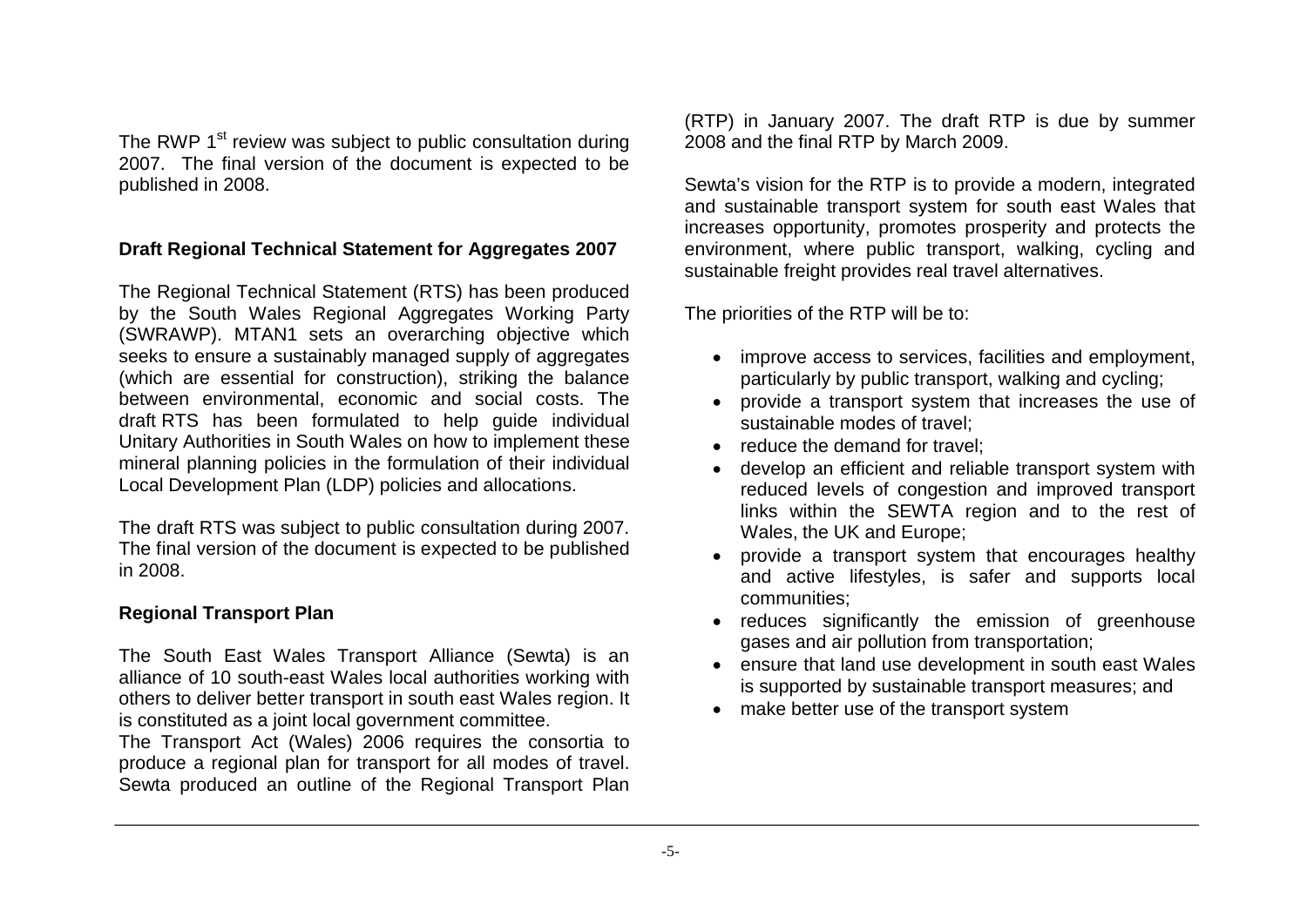## **3. LOCAL POLICY CONTEXT**

## **'A Better Life': Our Community Plan (2004 –2014)**

A Better Life – Our Community Plan sets out a framework for creating a brighter future for everyone who lives and works in Rhondda Cynon Taf. The plan was developed by a range of local partners, through the Better Life Consortium during 2003/2004. The Community Plan identifies 5 key themes under which are a series of local level aims. The key themes are**:**

- Safer Communities
- Our Living Space
- Our Health and Well Being
- Boosting Our Local Economy
- Learning for Growth

The key themes identified in the Community Plan have been developed into strategies for improving the quality of life in Rhondda Cynon Taf. Each of these strategies identify a series  $Th$ of individual areas for action. These 'action areas' comprise a range of social, economic and environmental objectives to be addressed by the Council and its partners over the life of the Community Plan.

Whilst the focus of the LDP will not be directly on delivering the actions identified in the Community Plan strategies, it will  $Th$ nevertheless provide a framework that will play an important role in assisting in the delivery of many of these improvements.

## **4. PREFERRED STRATEGY**

The LDP: Preferred Strategy provides the following policy framework for the development in Rhondda Cynon Taf.

## **"The Preferred Strategy Option**

*The Rhondda Cynon Taf LDP strategy will provide the planning framework within which the Plan's objectives, policies and proposals are to be set. The strategy has been derived having regard to the national, regional and local policy context, social, economic and environmental factors, the availability of land suitable for development and the unique characteristics of the County Borough. It is clear from an examination of these factors that Rhondda Cynon Taf is an area of great social, economic and environmental diversity. A spatial strategy that advocates a single approach would be inappropriate and fail to positively address the needs of the County Borough as a whole.*

*The preferred strategy for Rhondda Cynon Taf will therefore advocate a different approach for development in the north and in the south of the County Borough. In doing so the strategy defines and explains the role that principal towns ,key settlements and strategic sites will play in achieving the spatial objectives of the plan.*

*Th The Key Diagram shown in Appendix 5 illustrates the preferred Strategy Option and shows the extent of Rhondda Cynon Taf County Borough. The northernmost part of the County Borough lies within the the Brecon Beacons National Park. This area is subject to a separate*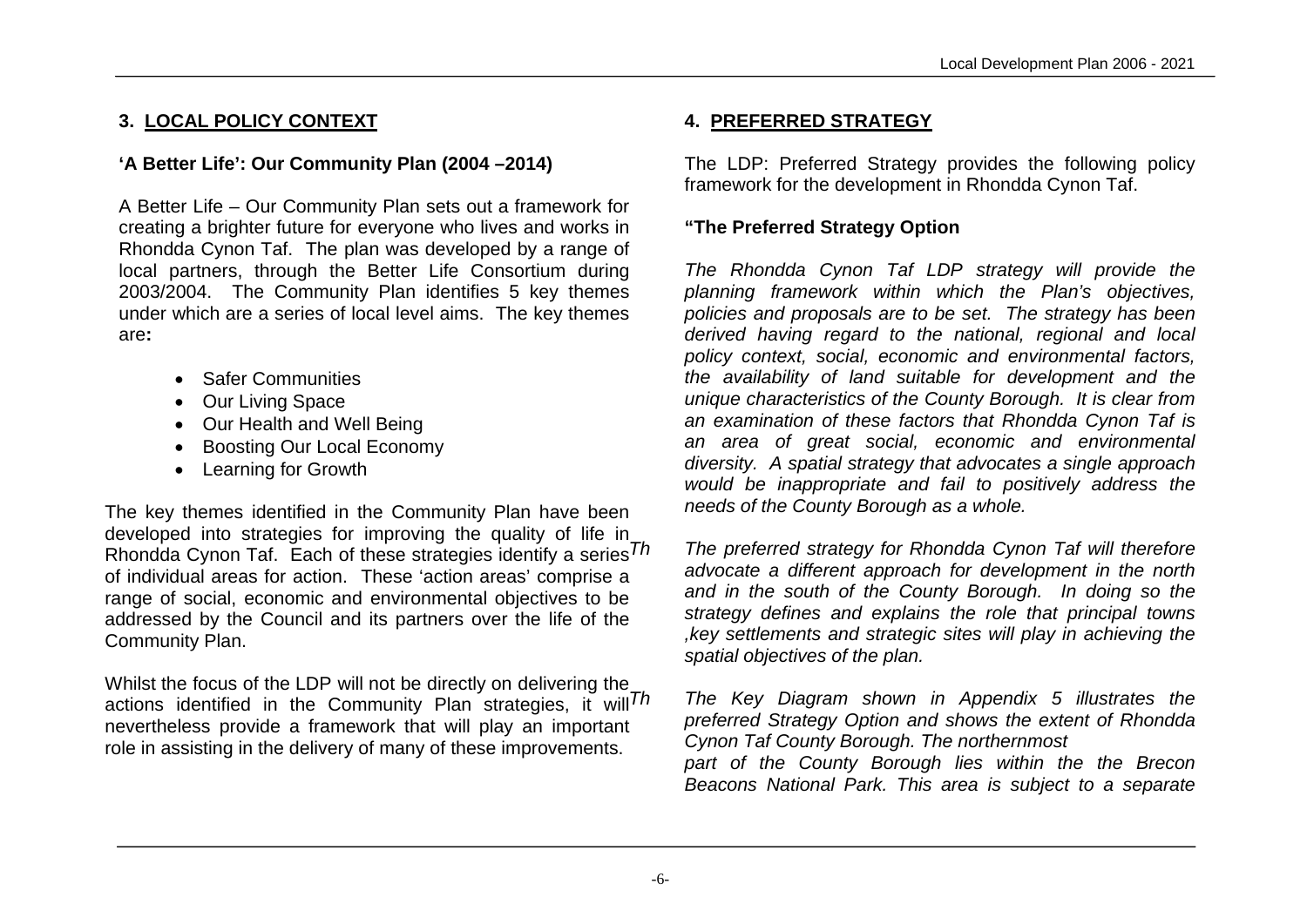*development plan which is the responsibility of the National Park Authority.*

*The preferred strategy for the Rhondda Cynon Taf LDP is as follows:-*

#### *Development Strategy*

*Paragraphs 6.1 – 6.11 of the Preferred Strategy sets out a development strategy for Rhondda Cynon Taf. The strategy area is divided in into two distinct parts:-*

- *Northern Strategy Area, and*
- *Southern Strategy Area*

*The Northern Strategy area comprises the key settlements of Tonypandy, Porth, Treorchy, Treherbert, Ferndale, Tylorstown, Mountain Ash and Hirwaun and the principal town of Aberdare. In this area the emphasis is on building sustainable communities and halting the process of depopulation and decline.*

*The Southern Strategy area includes the principal towns of Pontypridd and Llantrisant and key settlements of Tonyrefail and Llanharan. In the south of the County Borough the emphasis is on sustainable growth that benefits Rhondda Cynon Taf as a whole.*

*The strategy recognises the important role that principal towns and key settlements play in providing services of both local and county importance. Where possible, development will be focused on the principal towns and key settlements of*  *the County Borough in order to support and reinforce the important role of these centres play as places for social and economic activity. . For the purposes of the LDP strategy, Principal Towns are defined as Pontypridd, Aberdare and Llantrisant (including Talbot Green). These towns are important hubs for activity by acting as gateways for new investment, innovation and sustainable development.*

*The Principal Towns of Aberdare and Llantrisant (including Talbot Green) are areas in which significant new housing, employment and retail development will be accommodated. Topographical constraints mean that significant growth will be difficult to accommodate within the principal town of Pontypridd. The emphasis in this area will be on consolidation and redevelopment. Land for residential development to accommodate the needs of the growing population of Pontypridd will be provided in the surrounding settlements of Church Village, Llantwit Fardre and Beddau.*

*Key Settlements are geographically smaller and less strategically significant than the principal towns, nevertheless these settlements provide important services and act as centres for commercial and community activity. For the purpose of the LDP Key Settlements are defined as Tonypandy, Tonyrefail, Treorchy, Mountain Ash, Porth, Ferndale, Llanharan and Hirwaun. These key settlements will act as the focal point for growth in Rhondda Cynon Taf over the plan period.*

The settlements of Llanharan and Hirwaun are presently less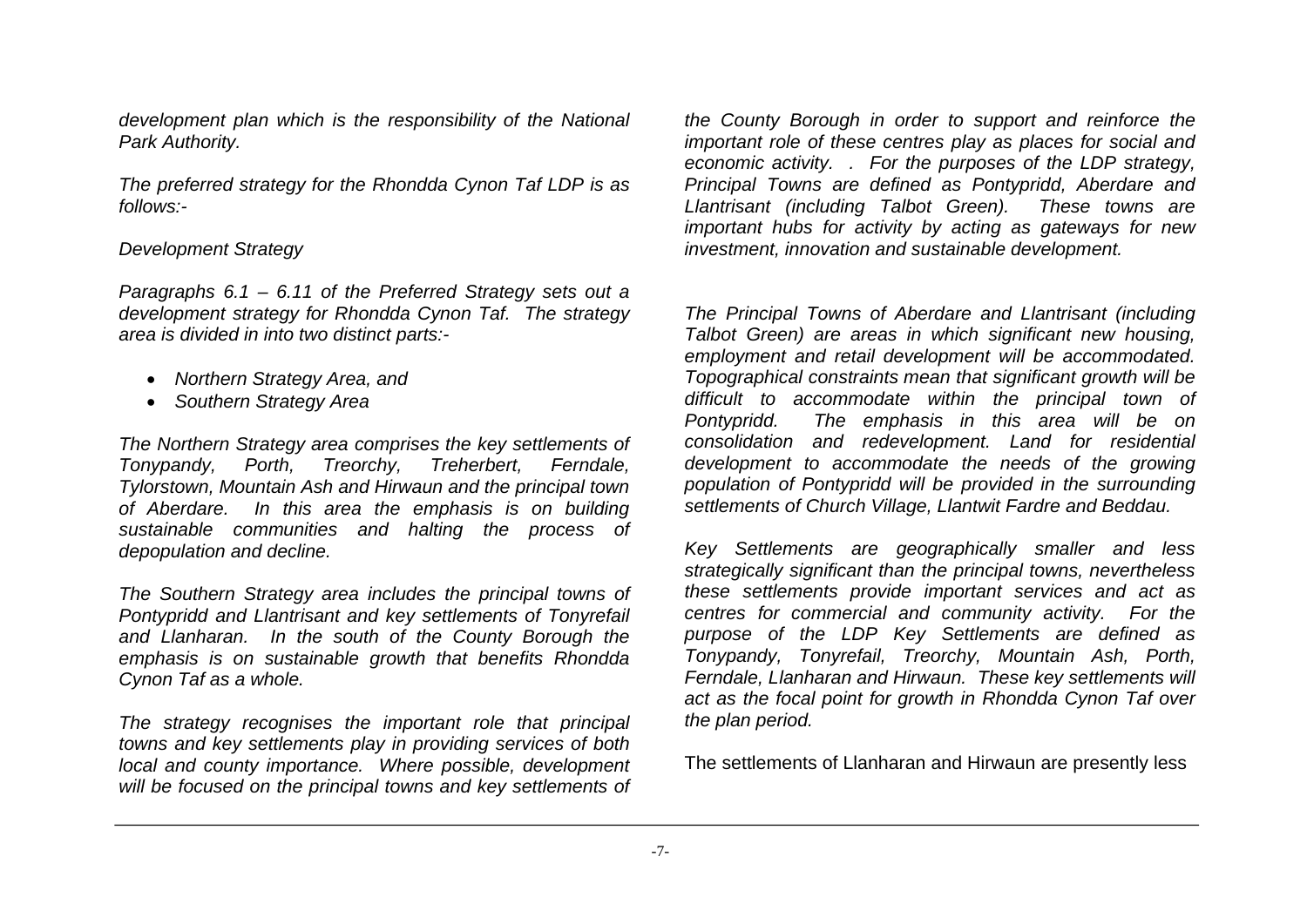significant than the other Key Settlements identified in the strategy. These areas are however, in excellent strategic locations and are capable of assimilating significant additional residential and commercial development".

## *Strategic Policy*

The strategic policies in respect of the Development Strategy are as follows;

## **SP 1 - Development in the North**

**Development proposals in the Northern Strategy Area will provide appropriate forms of growth to address problems of deprivation, and high levels of social and economic need, and will help build sustainable communities. In the Northern Strategy Areas the Principle Town is Aberdare and the Key Settlements are Tonypandy, Porth, Mountain Ash, Treorchy, Ferndale and Hirwaun.**

## **SP 2 – Development in the South**

**Development proposals in the Southern Strategy area will promote sustainable development by providing a managed form of growth which will consolidate existing settlement patterns, have regard to the social and economic function and identity of settlements and the surrounding countryside, existing or potential capacity to provide necessary infrastructure and reduce the need to**  **travel. Principle Towns are Pontypridd and Llantrisant and the Key Settlements are Tonyrefail and Llanharan.**

## **Representations to the Preferred Strategy**

Representations made in respect of the Strategy element of the Preferred Strategy fall broadly into 4 areas – representations in respect of paragraphs 6.1- 6.4, paragraphs 6.5-6.11, Strategic Policies 1 and 2.

Outlined below is a summary of the main representation submitted in respect of these areas. Responses to each of the main representations are included

1. Representations to Paragraph 6.1 –6.4 – Preferred **Strategy** 

**General:** Clarity needs to be provided on how other key subregional work is influencing the Preferred Strategy and how settlements within RCT will relate to other settlements outside RCT

**Proposed Response:** Noted. The preferred strategy will be amended to reflect the influence key sub regional work and the relationship with other settlements in the region.

**General:** Support is expressed to the Preferred Strategy option.

**Proposed Response:** Support is welcomed**.**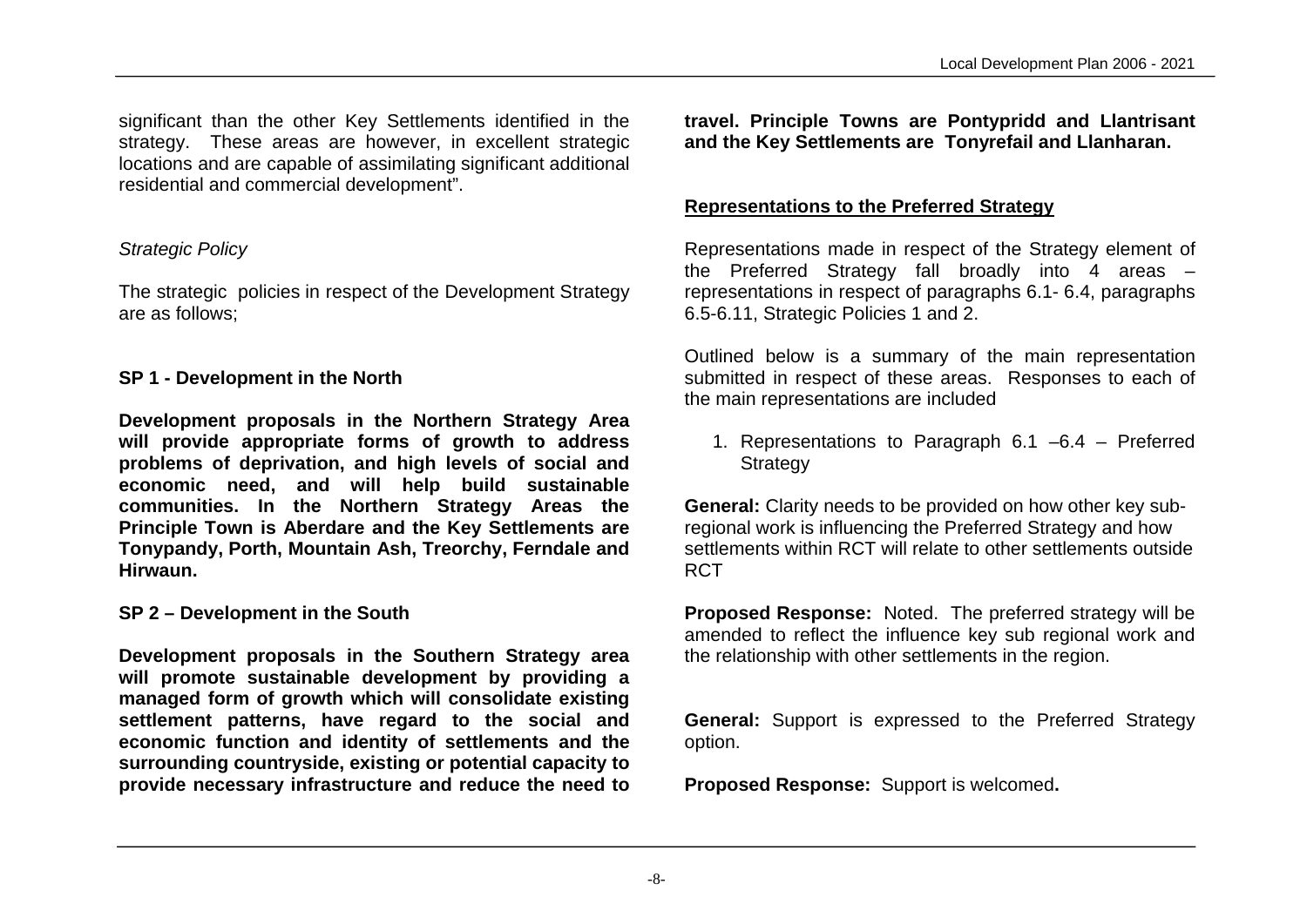**General:** The different approach to be taken in the Northern and Southern Strategy Area is welcomed.

**Proposed Response:** Support is welcomed

**General:** The Preferred Strategy needs to acknowledge Rhondda Cynon Taf's position and role in the wider Network City region.

**Proposed Response:** Noted. The Preferred Strategy will be amended to acknowledge Taf's position and role in the wider Network City region.

**General:** Concern is expressed that no Principle Towns has been identified in the Rhondda Valley.

**Proposed Response:** The settlements identified as principle towns are those that for strategic socio-economic reasons are important to the success of Rhondda Cynon Taf and the development of the wider region. There is currently no settlement of significant socio-economic importance in the Rhondda Valley which is appropriate for designated as a principle town**.**

**General:** An approach, which focuses new development in 3 Principle Towns, will only serve to maintain the disparities between the north and south.

**Proposed Response:** The Preferred Strategy identifies 3 Principle Towns and 8 Key Settlements which will provide the main focus for development in Rhondda Cynon Taf. In addition the emerging LDP will identify a number of smaller settlements in which small scale development may occur.

**General:** Development in the Northern Strategy is over reliant on strategic sites and should consider the need to identify smaller sites to ensure the development need is met.

**Proposed Response:** The emerging LDP will identify a range of sites in addition to the strategic sites to meet the development needs of the County Borough.

**General:** The suggested levels of growth in the Southern Strategy Area are not sustainable.

**Proposed Response**: The emerging LDP will give careful consideration to the levels of growth in the Southern Strategy area to ensure development remains within acceptable levels.

**General:** The Preferred Strategy is too dependent on the delivery of the 8 strategic sites.

**Proposed Response:** In addition to the 8 strategic sites the emerging LDP will identify a range of smaller sites intended to meet local needs.

2. Representations to Paragraph 6.1 –6.4 – Development **Strategy** 

**General**: Support for Aberdare, Pontypridd and Llantrisant as a Principle Town.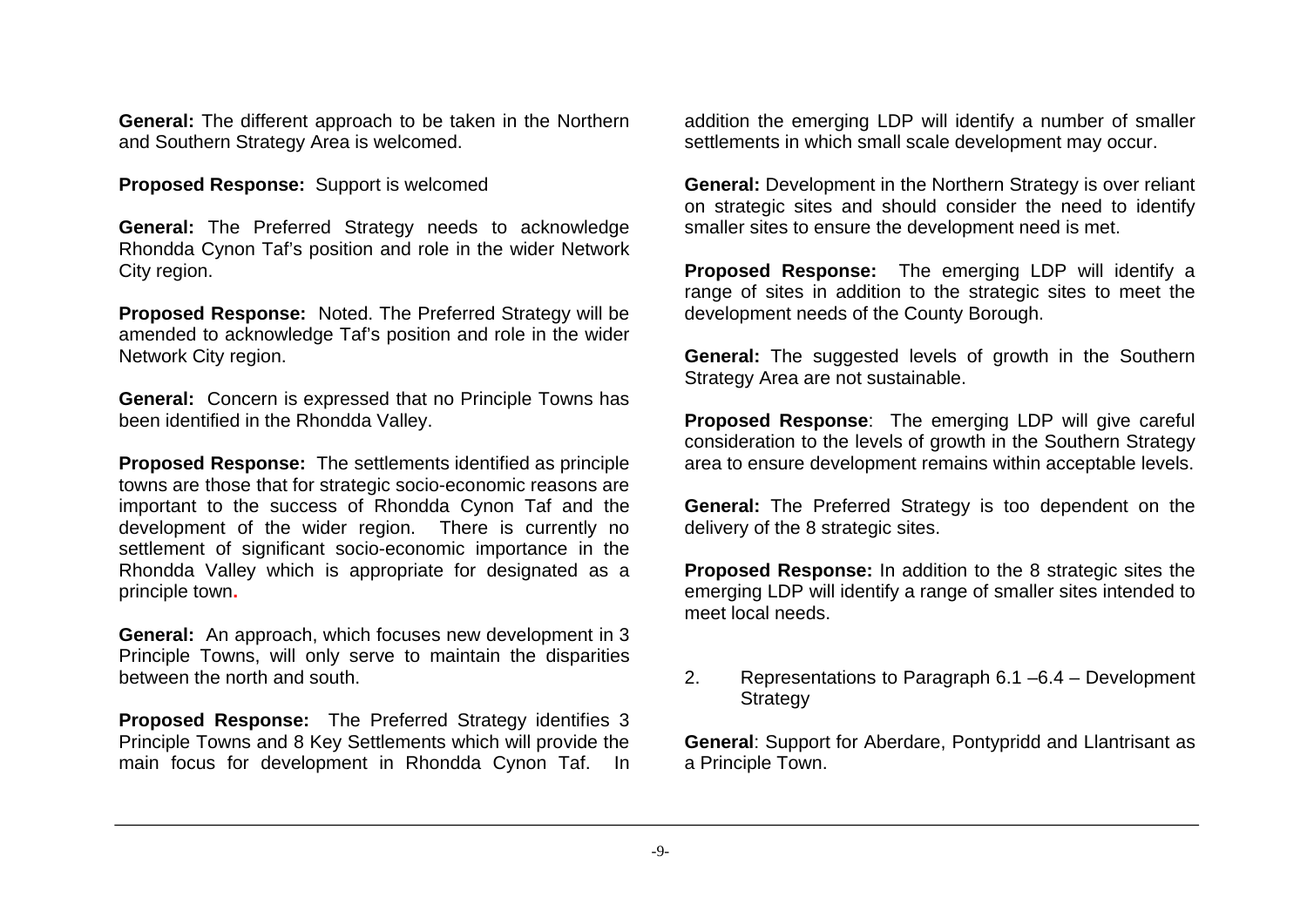**Proposed Response:** Support is welcomed **General:** Treorchy should be identified as a Principle Town

**Proposed Response:** The settlements identified as principle towns are those that for strategic socio-economic reasons are important to the success of Rhondda Cynon Taf and the development of the wider region. Treorchy, although important within a Rhondda Cynon Taf context, is not of significant socio-economic importance to be designated a principle town**.**

**General:** Support for Tonyrefail, Mountain Ash, Tonypandy, as a Key Settlement.

**Proposed Response:** Support is welcomed

**General:** Church Village, Beddau and Abercynon should be identified as a key settlement.

**Proposed Response:** Key settlements are those which benefit from a range of services and facilities, functions and locational relationships. Church Village, Beddau and Abercynon do not have the necessary range of services and facilities to be designated as Key Settlements. The emerging LDP will however, identify the settlements as suitable to accommodate future development.

**General**: Talygarn, Groesfaen and Efail Isaf should be identified as a settlement capable of accommodating housing growth.

**Proposed Response:** The LDP will seek to promote growth in sustainable locations. As part of the plan making process

an assessment will be made of the suitability of all settlements in Rhondda Cynon Taf to accommodate further development. The settlements of Talygarn, Groesfaen and Efail Isaf will be assessed as part of this process.

**General:** Objection to residential development in Church Village, Llantwit Fardre and Beddau to serve Pontypridd.

**Proposed Response:** The LDP will seek to promote growth in sustainable locations. As part of the plan making process an assessment will be made of the suitability of all settlements in Rhondda Cynon Taf to accommodate further development. The settlements of Church Village, Llantwit Fardre and Beddau will be assessed as part of this process.

**General:** Significant objection is made to new housing development in Hirwaun until the necessary road and social infrastructure is in place.

**Proposed Response:** Noted the Council recognises the need for improved community and transportation infrastructure and will seek to address the issues through the plan process.

**General:** Objection is made to new housing development in Llanharan until the Llanharan Bypass and necessary social/community infrastructure is in place.

**Proposed Response:** Noted the Council recognises the need for improved community and transportation infrastructure and will seek to address the issues through the plan process.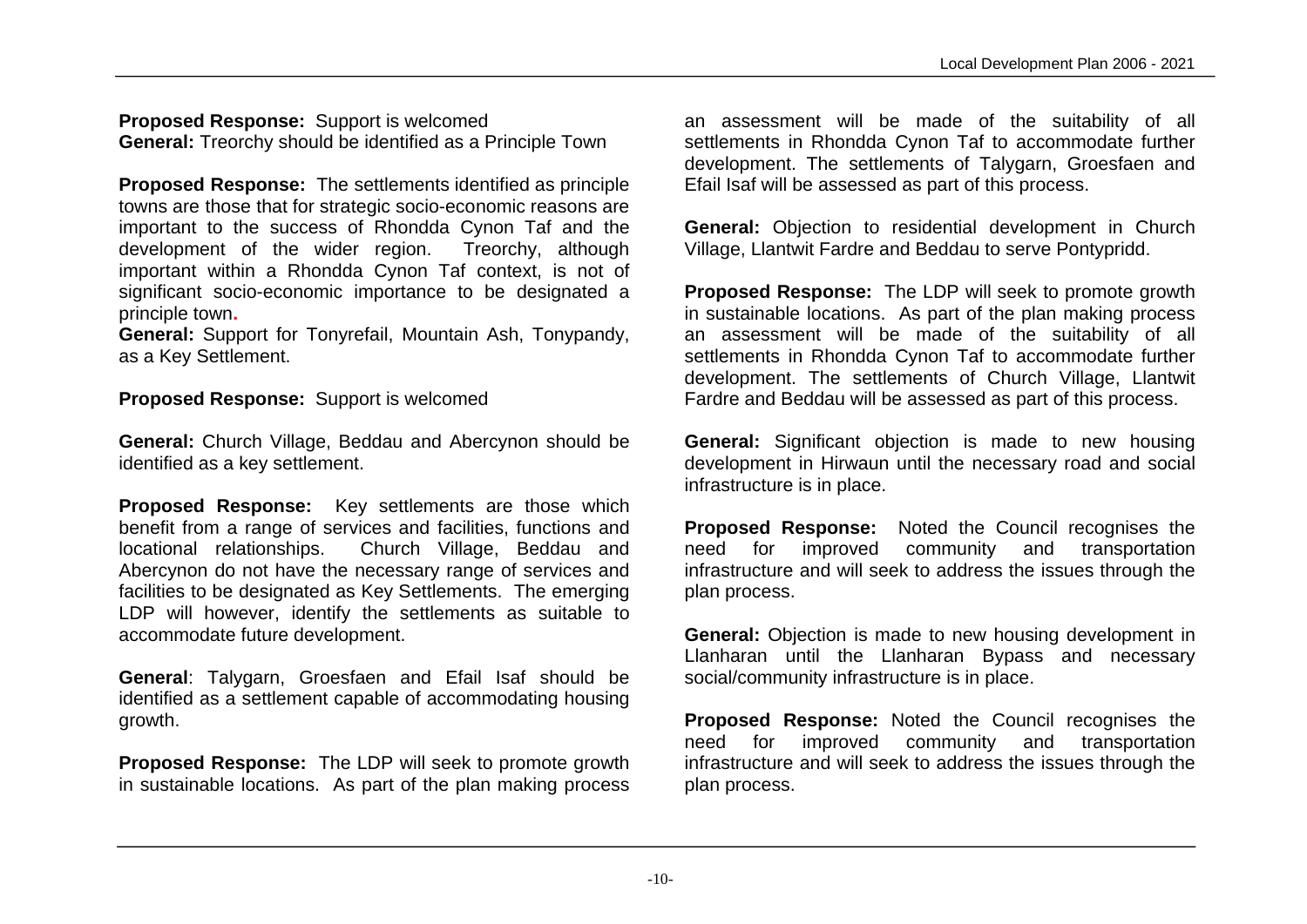**General:** Opposition is expressed to further residential development in Llanharry, Talygarn, Brynsadler and Pontyclun.

**Proposed Response:** The LDP will seek to promote growth in sustainable locations. As part of the plan making process an assessment will be made of the suitability of all settlements in Rhondda Cynon taf to accommodate further development. The settlements of Llanharry, Talygarn, Brynsadler and Pontyclun will be assessed as part of this process

**General:** Concern that the emphasis of the strategy on sustainable communities has only been applied to the Northern Strategy Area and not the Southern Strategy Area.

**Proposed Response:** The emphasis placed on building sustainable communities in the Northern Strategy Area is in recognition of the impact many negative socio economic factors are having on those communities. The intention is to ensure that the communities in the Northern Strategy Area become as prosperous as those in the south.

## 3. Representation to Strategic Policy SP 1 – Development in the North

**Policy SP1:** SP1 Locational Strategy need to make reference to protecting the natural and built heritage in the promotion of growth in the strategy areas.

**Proposed Response:** Noted. The reasoned justification of the policy will include reference to the need to protect the natural and built environment.

**Policy SP1:** The policy - identifies the principle towns and key settlements; however, the strategic policy should provide some elaboration of what this means in relation to any development proposals.

**Proposed Response:** Noted the strategic policy will be amended to provide clarity about the purpose of the policy and the implications for development proposals

4. Representation to Strategic Policy SP 1 – Development in the South

**Policy SP2:** Support is expressed for this policy.

**Proposed Response:** Support is welcomed

**Policy SP2:** SP2 Locational Strategy need to make reference to protecting the natural and built heritage in the promotion of growth in the strategy areas.

**Proposed Response:** Noted. The reasoned justification of the policy will include reference to the need to protect the natural and built environment.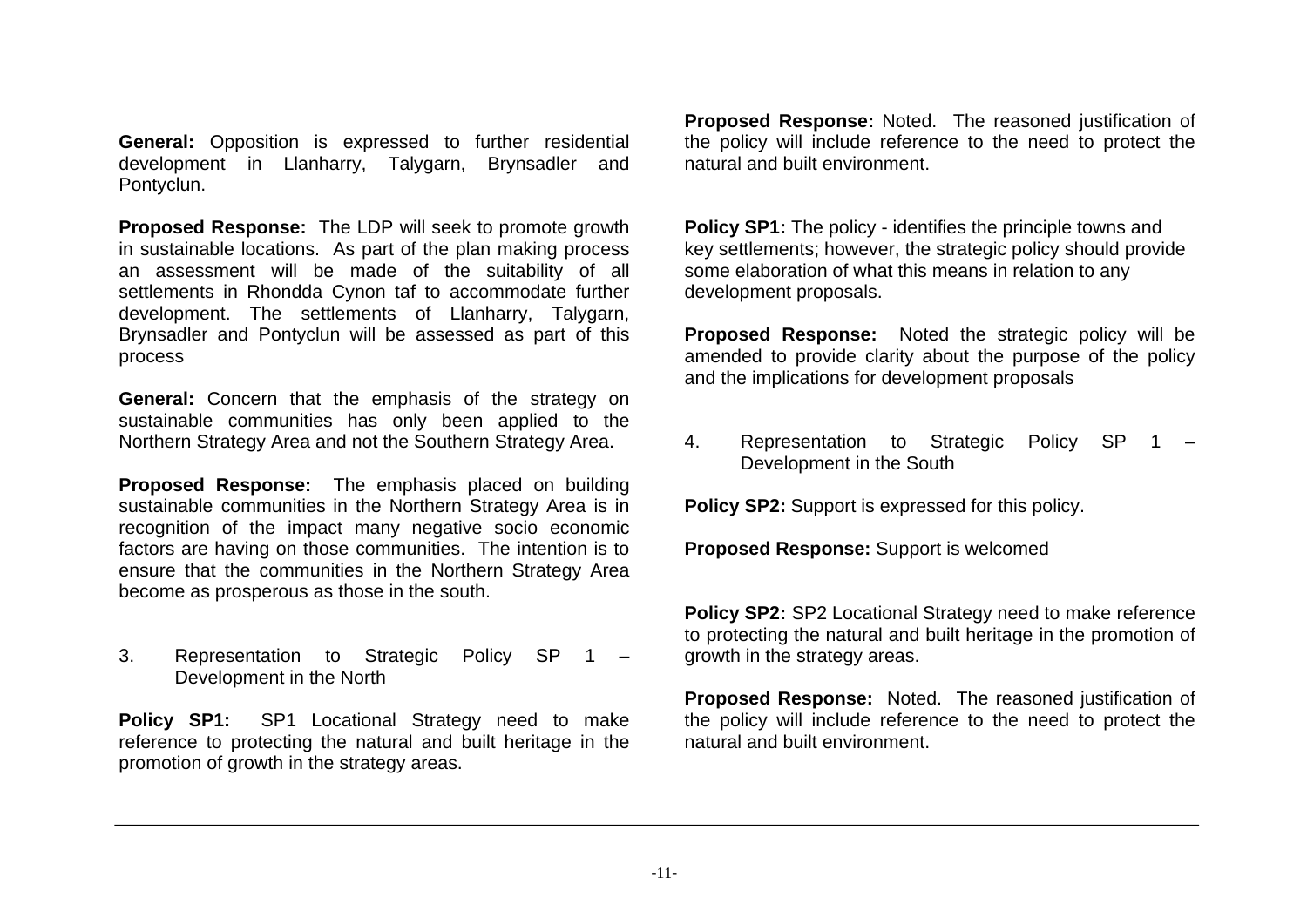**Policy SP2:** Opposition is expressed to further residential development in Llanharry, Talygarn, Brynsadler and Pontyclun*.*

**Proposed Response:** The LDP will seek to promote growth in sustainable locations. As part of the plan making process an assessment will be made of the suitability of all settlements in Rhondda Cynon taf to accommodate further development. The settlements of Llanharry, Talygarn, Brynsadler and Pontyclun will be assessed as part of this process

**Policy SP2:** Support is expressed for the main theme of the Preferred Strategy that we should aim to constrain the concentration of growth along the M4 which an entirely market led approach would encourage and redirect the potential for growth in a more distributed way throughout the county borough.

**Proposed Response:** Support is welcomed

**Policy SP2:** The policy - identifies the principle towns and key settlements; however, the strategic policy should provide some elaboration of what this means in relation to any development proposals.

**Proposed Response**: Noted the strategic policy will be amended to provide clarity about the purpose of the policy and the implications for development proposals

#### **5. DRAFT LDP POLICY**

#### **CORE STRATEGY**

The Rhondda Cynon Taf LDP strategy will provide the planning framework within which the Plan's objectives, policies and proposals are to be set. The strategy has been derived having regard to the national, regional and local policy context, social, economic and environmental factors, the availability of land suitable for development and the unique characteristics of the County Borough. It is clear from an examination of these factors that Rhondda Cynon Taf is an area of great social, economic and environmental diversity. A spatial strategy that advocates a single approach would be inappropriate and fail to positively address the needs of the County Borough as a whole.

The strategy for Rhondda Cynon Taf will therefore advocate a different approach for development in the north and in the south of the County Borough. In doing so the strategy defines and explains the role that principal towns, key settlements and strategic sites will play in achieving the spatial objectives of the plan.

The Key Diagram shown in figure (TBA) illustrates the preferred Strategy Option and shows the extent of Rhondda Cynon Taf County Borough. The northernmost part of the County Borough lies within the Brecon Beacons National Park. This area is subject to a separate development plan which is the responsibility of the National Park Authority.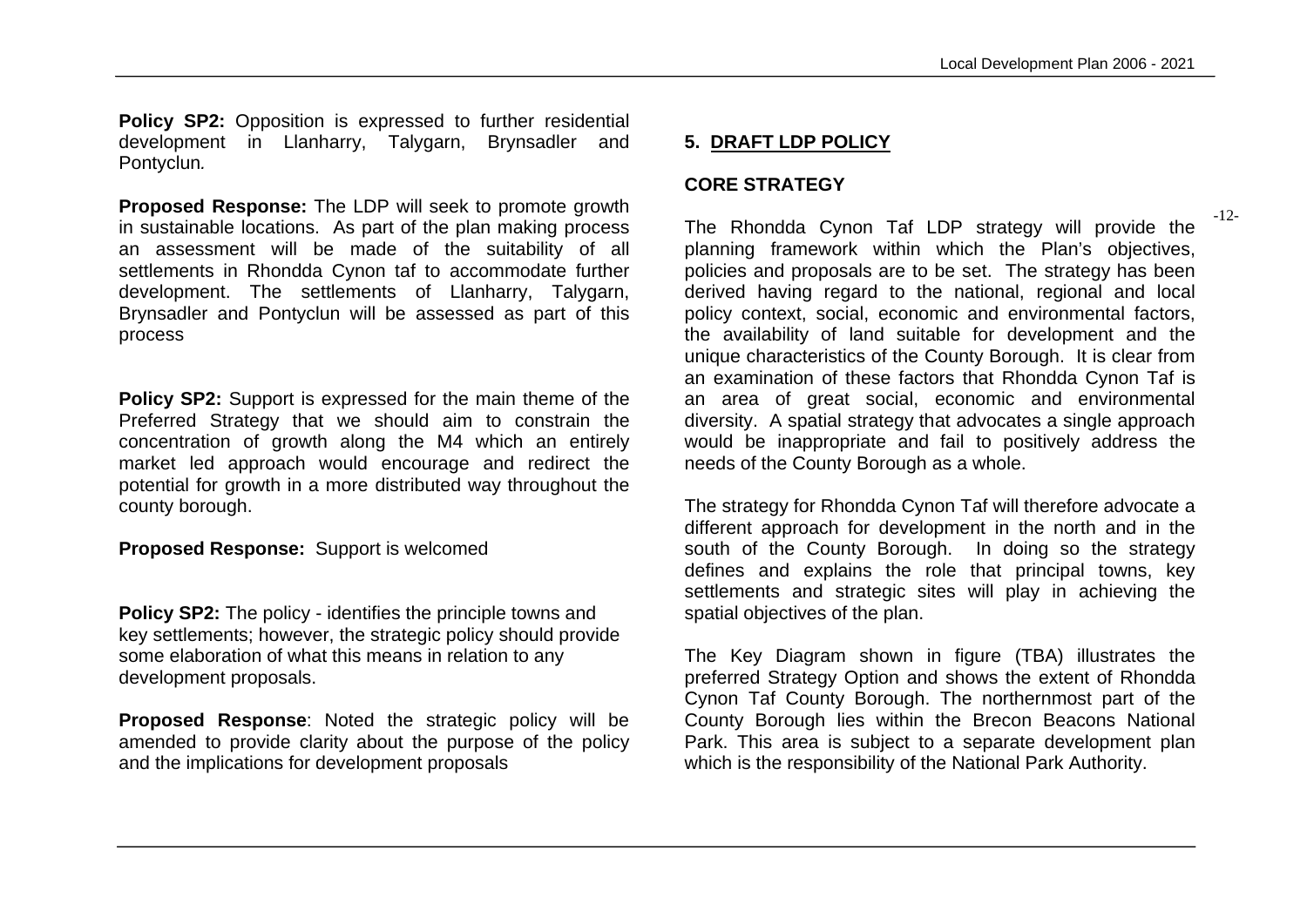The core strategy for the Rhondda Cynon Taf LDP is as follows:-

#### Development Strategy

 $\overline{a}$ 

The LDP core strategy will seek to promote sustainable regeneration for Rhondda Cynon Taf as a whole. The strategy area is divided in into two distinct parts:-

- **Northern Strategy Area**, and
- **Southern Strategy Area**

For the purpose of the LDP the **Northern Strategy Area** will comprises Tonypandy, Porth, Treorchy, Treherbert, Ferndale, Tylorstown, Mountain Ash, Aberdare and Hirwaun. The emphasis in this area is on building sustainable communities and halting the process of depopulation and decline.

Strategic road and rail links means that the Northern Strategy Area benefits from good communication links with Cardiff, the Brecon Beacons, Neath Port Talbot and communities in the Heads of the Valleys region such as Merthyr Tydfil and Cearphilly. The location of the Strategy Area in respect of the A465 means that the excellent communication links also exist with Swansea and the West Midlands.

The position of the Northern Strategy Area in the City Network Region<sup>1</sup> means that it benefits from being part of the Heads of the Valley Programme<sup>2</sup> and within the Heads of the Valley Road (A465) Strategic Opportunity Area<sup>3</sup>(SOA).

The **Southern Strategy Area** includes Pontypridd, Llantrisant (including Talbot Green), Tonyrefail and Llanharan. In the south of the County Borough the emphasis is on sustainable growth that benefits Rhondda Cynon Taf as a whole.

Strategic road and rail links the Southern Strategy Area is good communication links with Cardiff, the Vale of Glamorgan and Bridgend. The position of the Strategy Area in relation to the M4 means that excellent communication links also exist with West Wales, South West England and London.

As in the north the Southern Strategy Area is part of the Capital Network Region<sup>1</sup> and benefits from being within the Llantrisant and North West Cardiff SOA. The area also has close links with the St Athan in the Vale of Glamorgan.

Within these areas the strategy will recognise the important role principal towns and key settlements play in providing services of both local and county importance. Where possible, development will be focused on the principal towns and key settlements of the County Borough in order to support and reinforce the important role these centres play as places for social and economic activity. For the purposes of the LDP strategy, **Principal Towns** are defined as Pontypridd, Aberdare and Llantrisant (including Talbot

 $\overline{a}$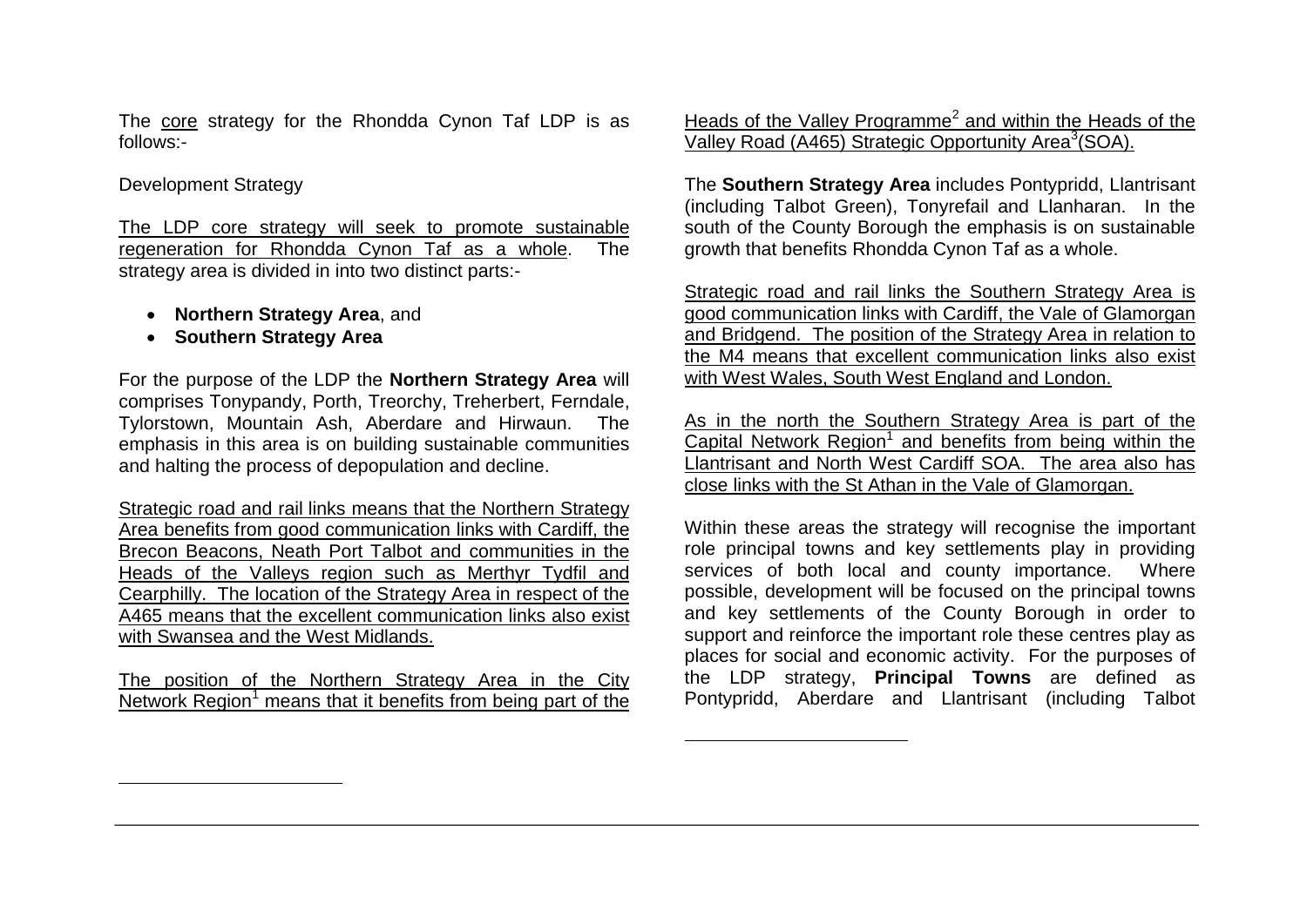Green). These towns are important hubs for activity by acting as gateways for new investment, innovation and sustainable development.

The position of each of the towns in respect of the strategic transportation network means that these settlements are important to the promotion of regeneration in Rhondda Cynon Taf and economic growth in the wider region. Each of the Principal Towns has been identified as a 'hub settlement'<sup>4</sup> in

: Wales Spatial Plan. -13-

 $\overline{a}$ 

The Principal Towns of Aberdare and Llantrisant (including Talbot Green) are areas in which significant new housing, employment and retail development will be accommodated. Topographical constraints mean that significant growth will be difficult to accommodate within the principal town of Pontypridd. The emphasis in this area will be on consolidation and redevelopment. Land for residential development to accommodate the needs of the growing population of Pontypridd will be provided in the surrounding settlements of Church Village, Llantwit Fardre and Beddau.

**Key Settlements** are geographically smaller and less strategically significant than the principal towns, nevertheless these settlements provide important services and act as centres for commercial and community activity. For the purpose of the LDP Key Settlements are defined as Tonypandy, Tonyrefail, Treorchy, Mountain Ash, Porth, Ferndale, Llanharan and Hirwaun. These key settlements will act as the focal point for growth in Rhondda Cynon Taf over the plan period.

The settlements of Llanharan and Hirwaun are presently less significant than the other Key Settlements identified in the strategy. These areas are however, in excellent strategic locations and are capable of assimilating significant additional residential and commercial development.

In addition to the identification of Principal towns and Key Settlements the strategy recognises the importance smaller settlements that offer a limited range of services can play in providing for local needs. For the purposes of the LDP defined as Rhigos, Penywaun, Cwmbach, Aberaman South, Penrhiwceiber, Abercynon, Ynysybwl, Treherbert, Pentre, Maerdy, Ystrad, Tylorstown, Ynyshir, Cymmer, Glyncoch, Church Village, Efail Isaf, Beddau, Llanharry, Gilfach Goch, Glyncoch Cilfynydd, Hawthorn, Ton-Teg, Llantwit Fardre, Rhydyfelin and Taffs Well. The exact geographical definition of the smaller settlements is included in Appendix ?

Strategic Policies 1 and 2

#### **SP 1 Development in the North**

**Development proposals in the Northern Strategy Area will provide appropriate forms of growth to address problems of deprivation, and high levels of social and economic need, and will help build sustainable communities. In the Northern Strategy Areas the Principle Town is Aberdare and the Key Settlements are**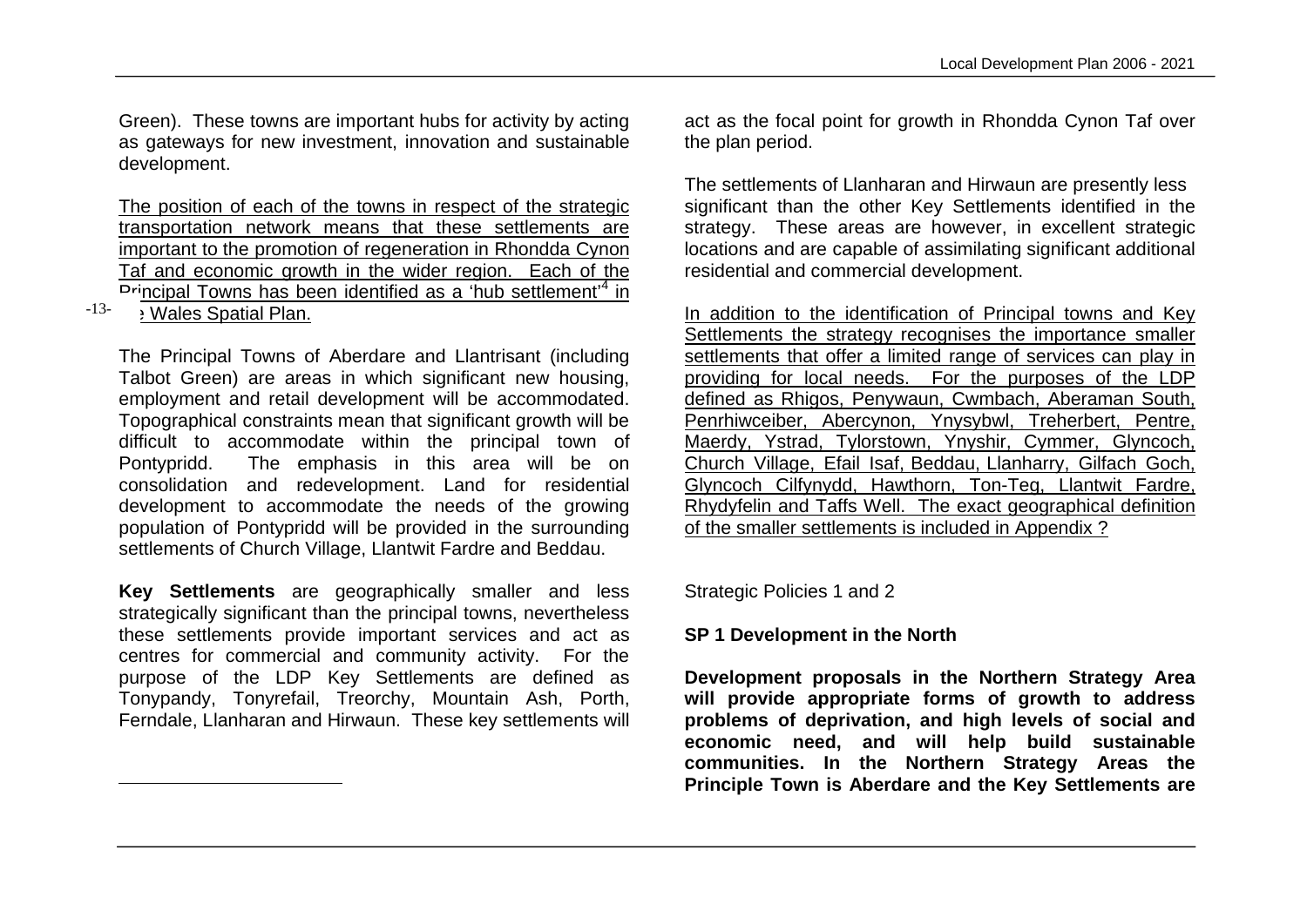**Tonypandy, Porth, Mountain Ash, Treorchy, Ferndale and Hirwaun.**

The Northern Strategy Area has suffered significant decline since the wide spread closure of the collieries in the South Wales Coalfield in the mid 1980's. The Strategy Area has suffers from high indices of deprivation, unemployment, -14- reliction, loss of services and inevitably depopulation. A example of the service of the services of services and inevitably depopulation. A example of the services and inevitably depopulation. A or internal road network, low house building rates and a lack of meaningful inward investment have exacerbated the situation.

The Strategy Area does however, have a strong sense of community pride, many towns and villages with fine architectural history and a spectacular landscape that rivals that of the adjoining Brecon Beacons National Park.

The LDP will seek to build a strong, sustainable community in the Northern Strategy Area by providing a land use framework that:-

- Promotes large scale regeneration schemes in the Principal Towns of Pontypridd and Aberdare and in the Key Settlements of Mountain Ash, Ferndale and Treorchy;
- Focuses residential development in locations which will support and reinforce the roles of Principal Towns and Key Settlements;
- Promotes accessibility by securing investment in new roads, public transport improvements, walking and cycling;
- Encouraging a strong, diverse economy which supports traditional employment and promotes new form of employment in the leisure and tourism sectors;
- Ensures the removal of dereliction by promoting the reuse of under used land and derelict land and buildings; and
- Protects the cultural identity of the Strategy Area by protecting built heritage and the natural environment.

#### **SP 2 – Development in the South**

**Development proposals in the Southern Strategy area will promote sustainable development by providing a managed form of growth which will consolidate existing settlement patterns, have regard to the social and economic function and identity of settlements and the surrounding countryside, existing or potential capacity to provide necessary infrastructure and reduce the need to travel. Principle Towns are Pontypridd and Llantrisant and the Key Settlements are Tonyrefail and Llanharan.**

In comparison the Southern Strategy Area has experienced considerable growth in recent years. The Strategy area has seen significant new house building and inward investment that has transformed the economy of the area. The ability of